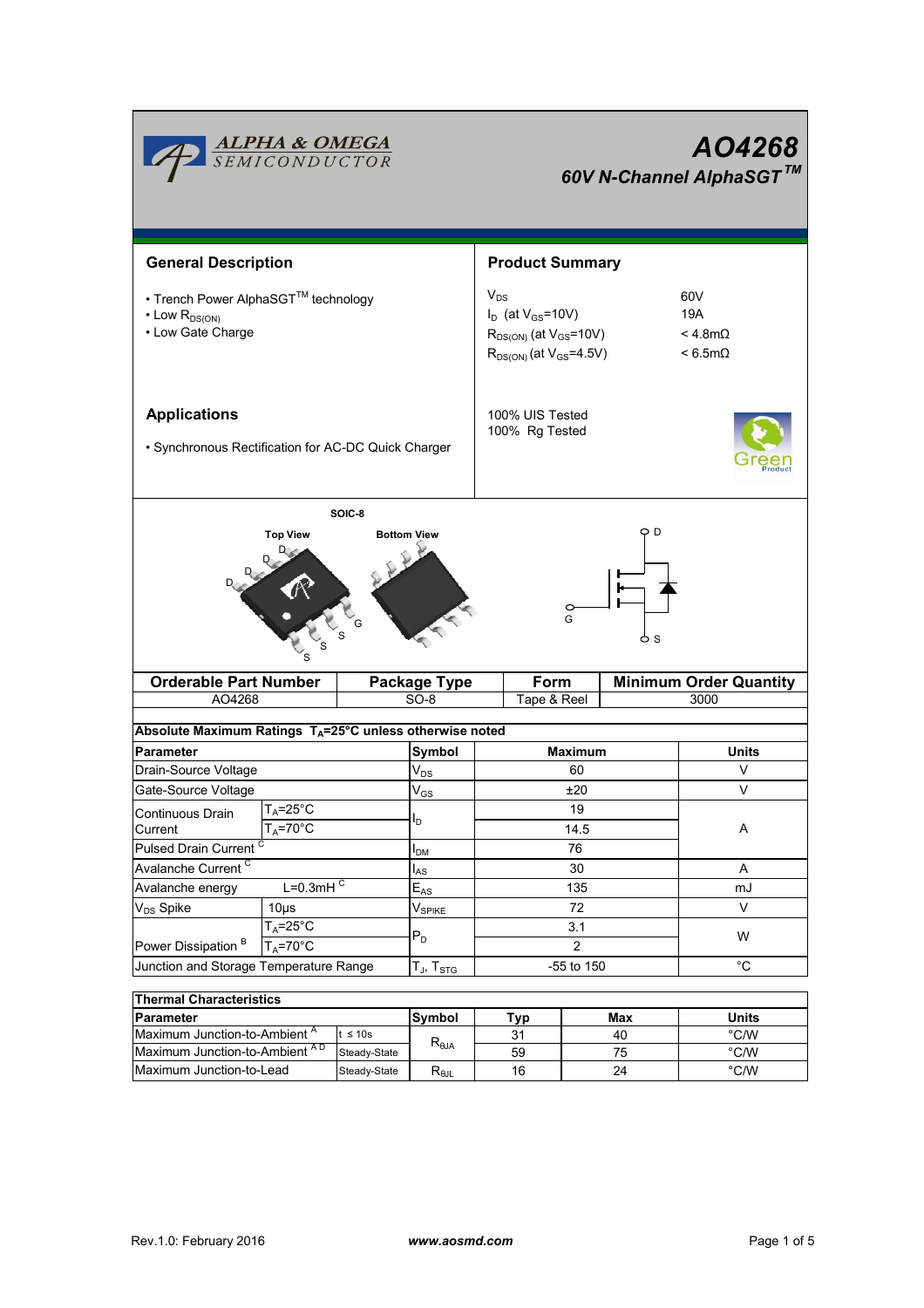

#### **Electrical Characteristics (TJ=25°C unless otherwise noted)**

| Symbol                               | Parameter                             | <b>Conditions</b>                                                                                 |                     |     | <b>Typ</b> | Max            | <b>Units</b> |  |  |  |  |  |
|--------------------------------------|---------------------------------------|---------------------------------------------------------------------------------------------------|---------------------|-----|------------|----------------|--------------|--|--|--|--|--|
| <b>STATIC PARAMETERS</b>             |                                       |                                                                                                   |                     |     |            |                |              |  |  |  |  |  |
| <b>BV</b> <sub>DSS</sub>             | Drain-Source Breakdown Voltage        | ID=250 $\mu$ A, V <sub>GS</sub> =0V                                                               |                     | 60  |            |                | $\vee$       |  |  |  |  |  |
| $I_{DSS}$                            |                                       | $V_{DS}$ =60V, $V_{GS}$ =0V                                                                       |                     |     |            | 1              |              |  |  |  |  |  |
|                                      | Zero Gate Voltage Drain Current       |                                                                                                   | $T_J = 55^{\circ}C$ |     |            | 5              | μA           |  |  |  |  |  |
| $I_{\rm GSS}$                        | Gate-Body leakage current             | $V_{DS}$ =0V, $V_{GS}$ = $\pm$ 20V                                                                |                     |     |            | ±100           | nA           |  |  |  |  |  |
| $V_{GS(th)}$                         | Gate Threshold Voltage                | $V_{DS} = V_{GS} I_D = 250 \mu A$                                                                 |                     | 1.3 | 1.8        | 2.3            | V            |  |  |  |  |  |
| $R_{DS(ON)}$                         |                                       | $V_{GS}$ =10V, $I_D$ =19A                                                                         |                     |     | 4          | 4.8            | $m\Omega$    |  |  |  |  |  |
|                                      | Static Drain-Source On-Resistance     |                                                                                                   | $T_J = 125$ °C      |     | 6.3        | 7.6            |              |  |  |  |  |  |
|                                      |                                       | $V_{GS} = 4.5V, I_D = 16A$                                                                        |                     |     | 5.2        | 6.5            | $m\Omega$    |  |  |  |  |  |
| $g_{FS}$                             | <b>Forward Transconductance</b>       | $V_{DS}$ =5V, $I_D$ =19A                                                                          |                     |     | 83         |                | S            |  |  |  |  |  |
| $V_{SD}$                             | Diode Forward Voltage                 | $I_S = 1A$ , $V_{GS} = 0V$                                                                        |                     |     | 0.7        | 1              | V            |  |  |  |  |  |
| ls                                   | Maximum Body-Diode Continuous Current |                                                                                                   |                     |     |            | $\overline{4}$ | A            |  |  |  |  |  |
|                                      | <b>DYNAMIC PARAMETERS</b>             |                                                                                                   |                     |     |            |                |              |  |  |  |  |  |
| $C_{\text{iss}}$                     | Input Capacitance                     | $V_{GS}$ =0V, $V_{DS}$ =30V, f=1MHz                                                               |                     |     | 2500       |                | pF           |  |  |  |  |  |
| $C_{\rm oss}$                        | <b>Output Capacitance</b>             |                                                                                                   |                     |     | 670        |                | рF           |  |  |  |  |  |
| $C_{\rm rss}$                        | Reverse Transfer Capacitance          |                                                                                                   |                     |     | 65         |                | pF           |  |  |  |  |  |
| R <sub>g</sub>                       | Gate resistance                       | $f = 1$ MHz                                                                                       |                     | 0.5 | 1.2        | 2              | Ω            |  |  |  |  |  |
|                                      | <b>SWITCHING PARAMETERS</b>           |                                                                                                   |                     |     |            |                |              |  |  |  |  |  |
| $Q_q(10V)$                           | <b>Total Gate Charge</b>              | $V_{GS}$ =10V, $V_{DS}$ =30V, $I_{D}$ =19A                                                        |                     |     | 44         | 65             | nC           |  |  |  |  |  |
| $Q_g(4.5V)$                          | <b>Total Gate Charge</b>              |                                                                                                   |                     |     | 21         | 30             | nC           |  |  |  |  |  |
| $Q_{gs}$                             | Gate Source Charge                    |                                                                                                   |                     |     | 6.5        |                | nC           |  |  |  |  |  |
| $\mathsf{Q}_{\underline{\text{gd}}}$ | Gate Drain Charge                     |                                                                                                   |                     |     | 8.5        |                | nC           |  |  |  |  |  |
| $t_{D(0n)}$                          | Turn-On DelayTime                     | $V_{GS}$ =10V, V <sub>DS</sub> =30V, R <sub>1</sub> =1.6 $\Omega$ ,<br>$R_{\text{GEN}} = 3\Omega$ |                     |     | 7.5        |                | ns           |  |  |  |  |  |
|                                      | Turn-On Rise Time                     |                                                                                                   |                     |     | 6.5        |                | ns           |  |  |  |  |  |
| $t_{D(off)}$                         | Turn-Off DelayTime                    |                                                                                                   |                     |     | 38         |                | ns           |  |  |  |  |  |
| $\mathfrak{t}_{\mathsf{f}}$          | <b>Turn-Off Fall Time</b>             |                                                                                                   |                     |     | 8          |                | ns           |  |  |  |  |  |
| $t_{rr}$                             | Body Diode Reverse Recovery Time      | $I_F$ =19A, di/dt=500A/ $\mu$ s                                                                   |                     |     | 22         |                | ns           |  |  |  |  |  |
| $\mathsf{Q}_{\mathsf{r}\mathsf{r}}$  | Body Diode Reverse Recovery Charge    | $I_F$ =19A, di/dt=500A/ $\mu$ s                                                                   |                     |     | 80         |                | nC           |  |  |  |  |  |

A. The value of R<sub>BJA</sub> is measured with the device mounted on 1in<sup>2</sup> FR-4 board with 2oz. Copper, in a still air environment with T<sub>A</sub> =25° C. The value in any given application depends on the user's specific board design.

B. The power dissipation  ${\sf P}_{\sf D}$  is based on  ${\sf T}_{\sf J(MAX)}$ =150 $^\circ\,$  C, using  $\leqslant$  10s junction-to-ambient thermal resistance.

C. Repetitive rating, pulse width limited by junction temperature T<sub>J(MAX)</sub>=150°C. Ratings are based on low frequency and duty cycles to keep

initialT $\overline{I}$ =25° C.

D. The R<sub>®JA</sub> is the sum of the thermal impedance from junction to lead R<sub>®JL</sub> and lead to ambient.<br>E. The static characteristics in Figures 1 to 6 are obtained using <300µs pulses, duty cycle 0.5% max.<br>F. These curves ar

2oz. Copper, assuming a maximum junction temperature of  $T_{J(MAX)}$ =150°C. The SOA curve provides a single pulse rating.

APPLICATIONS OR USE AS CRITICAL COMPONENTS IN LIFE SUPPORT DEVICES OR SYSTEMS ARE NOT AUTHORIZED. AOS DOES NOT ASSUME ANY LIABILITY ARISING OUT OF SUCH APPLICATIONS OR USES OF ITS PRODUCTS. AOS RESERVES THE RIGHT TO IMPROVE PRODUCT DESIGN,FUNCTIONS AND RELIABILITY WITHOUT NOTICE.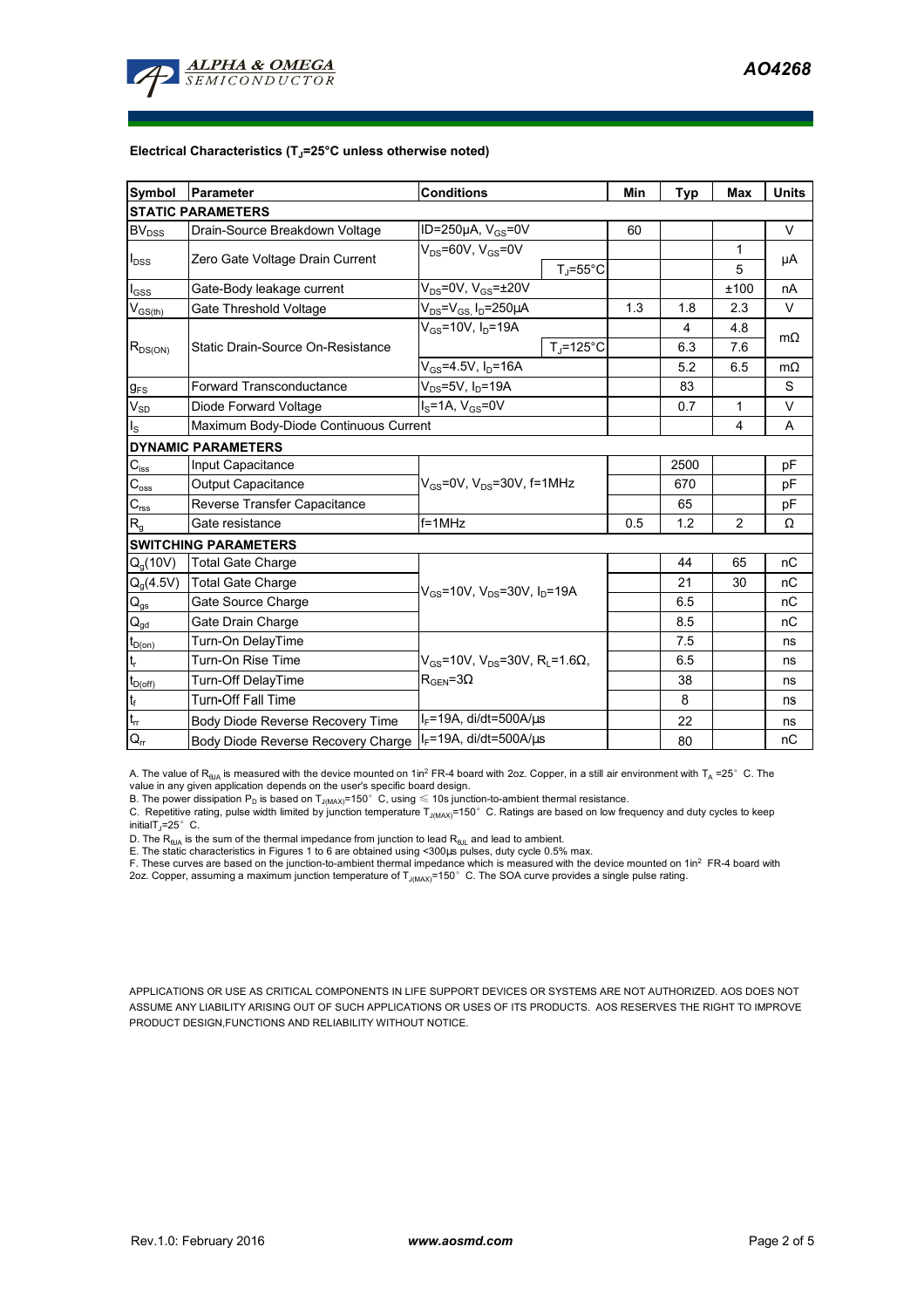

## **TYPICAL ELECTRICAL AND THERMAL CHARACTERISTICS**

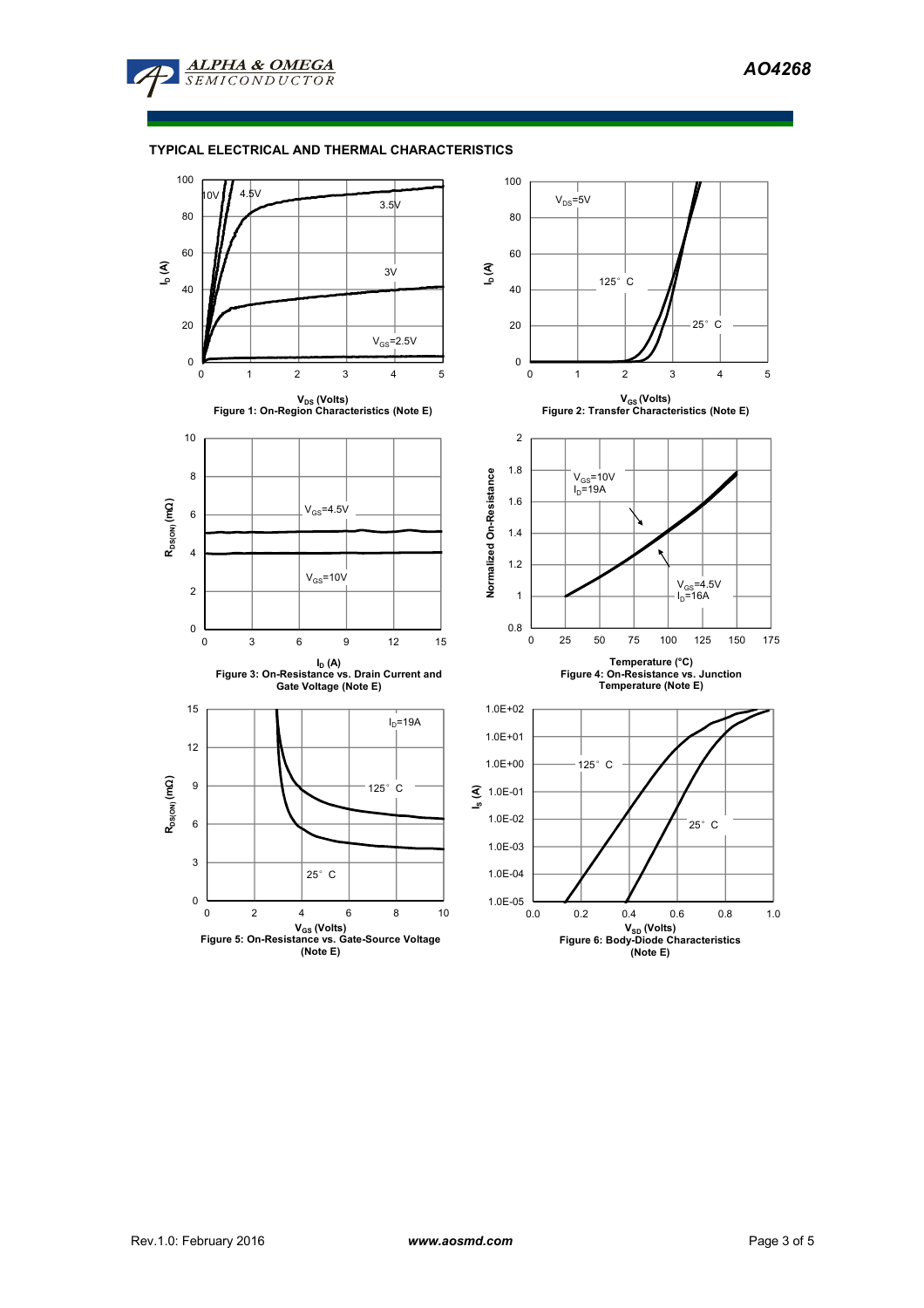

## **TYPICAL ELECTRICAL AND THERMAL CHARACTERISTICS**



**Pulse Width (s) Figure 11: Normalized Maximum Transient Thermal Impedance (Note F)**